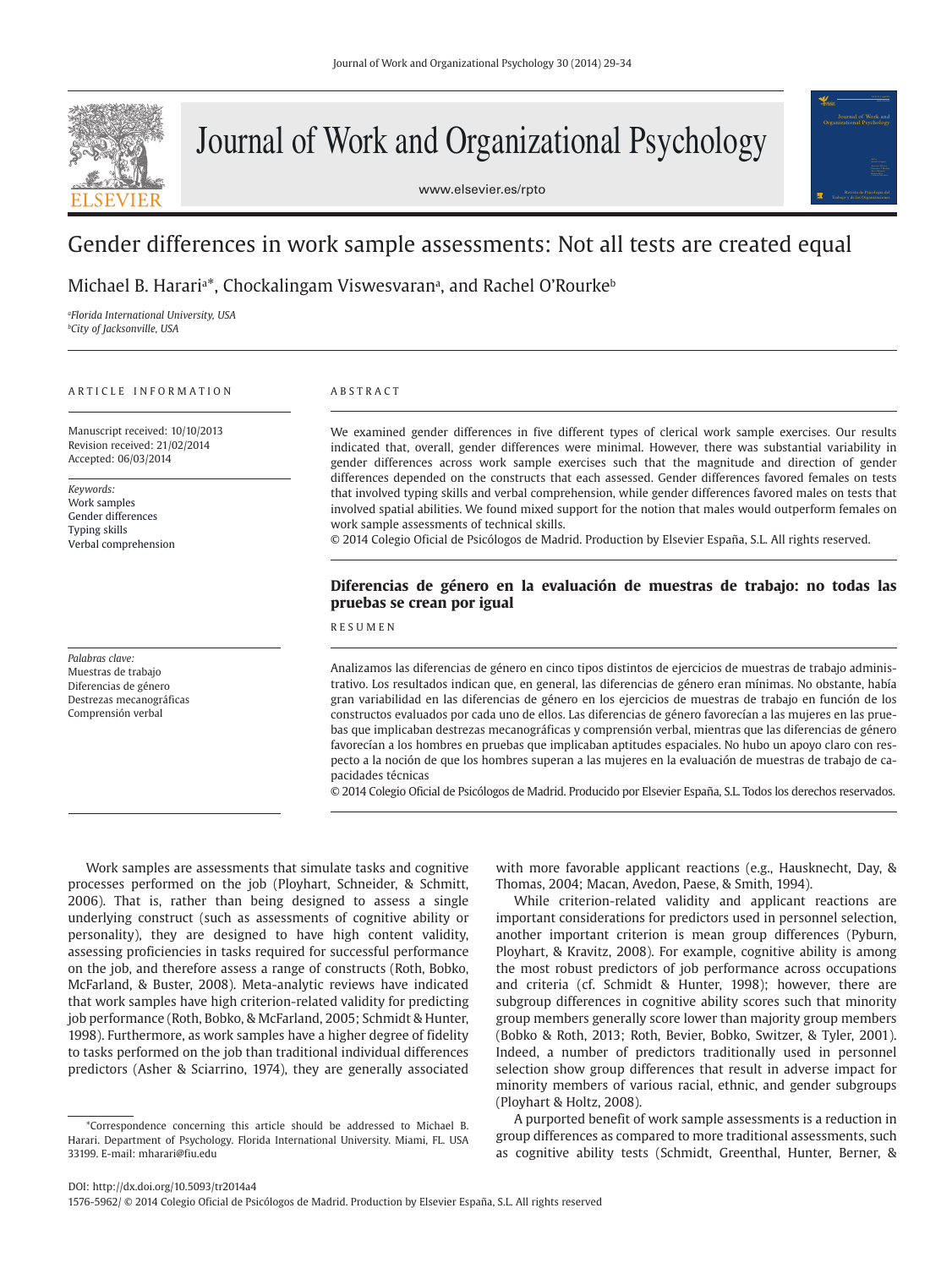Seaton, 1977; Schmitt, Clause, & Pulakos, 1996). However, recent research suggests that prior estimates of subgroup differences in work sample scores may be understated (Bobko, Roth, & Buster, 2005). Specifically, the majority of research in this area was done using samples of job incumbents rather than applicants and as a result, estimates of subgroup differences have been deflated due to range restriction. For instance, once accounting for the effect of range restriction, research has indicated that black-white mean differences in work sample assessments may be equal to that of cognitive ability tests (Roth et al., 2008).

While revised estimates (i.e., accounting for range restriction) of ethnic group differences in work sample scores appear in the literature (Bobko & Roth, 2013; Roth et al., 2008), much less research has considered this issue for gender differences. Indeed, the few studies that have investigated gender differences in work samples (e.g., Hattrup & Schmitt, 1990; Pulakos, Schmitt, & Chan, 1996) have been conducted using samples of incumbents and as a result, their findings are biased due to range restriction (Bobko et al., 2005). Additionally, while work samples assess a heterogeneous set of constructs, research has rarely considered that gender differences might vary between assessments based on the constructs that they assess. A rare exception is a study conducted by Roth, Buster, and Barnes-Farrell (2010) that reported subgroup differences in work sample tests using a sample of job applicants. This research considered gender differences in work sample tests that assessed the following skills: technical, social, and written. The results of this study indicated that, overall, gender differences in work sample scores favored females. However, there was substantial heterogeneity across exercises such that the direction and magnitude of gender differences depended on the constructs underlying performance on each assessment. Specifically, males outperformed females on tests that assessed technical skills, while females outperformed males on tests that assessed social and written skills.

The purpose of the present study is to extend this line of inquiry by examining gender differences in work sample assessments used to predict performance in clerical positions, including assessments of technical skills, typing skills, verbal comprehension, and spatial abilities. While assessments of these constructs are frequently used in applied contexts for selecting personnel into clerical positions (Pearlman, Schmidt, & Hunter, 1980; Whetzel et al., 2011), with the exception of technical skills (Roth et al., 2010), research has not considered gender differences in work sample assessments of these constructs. We address this gap in the present study. Consistent with prior research (Roth et al., 2010), we propose that gender-based subgroup differences will vary across exercises depending on the constructs that they assess. In the following sections, we discuss the constructs involved in the clerical work samples examined in the present study, review the literature concerning gender differences in these constructs, and make predictions concerning gender differences in assessment scores.

#### **Constructs Involved in Work Sample Tests**

A wide number of constructs are likely to be assessed by work samples and the construct validity of these assessments may vary greatly across exercises (Roth et al., 2008). Our review will focus specifically on individual differences in skills and abilities that are involved in the clerical assessments considered in the present study that are relevant when considering gender subgroup differences – technical skills, typing skills, verbal comprehension, and spatial abilities. As prior research in this area has already considered technical skills (Roth et al., 2010), we begin our review with this construct. We then review skills and abilities that, while commonly used to select clerical personnel in applied settings (Pearlman et al., 1980; Whetzel et al., 2011), have not been the focus of research into mean gender differences (i.e., typing skills, verbal comprehension, spatial abilities).

**Technical skills.**Technical skills refer to task-related competencies. Roth et al. (2010) drew on a number of theories to propose that males would, on average, score higher than females on work sample assessments of technical skills. For instance, males are more likely to develop independent self-construals than women (Cross & Madson, 1997a, 1997b), which facilitate a focus on developing technical competencies in order to distinguish oneself from others. Furthermore, men are more likely to possess *agentic orientations*  (Eagly & Johannesen-Schmidt, 2001), which results in a tendency to learn about the world through task-oriented behaviors. Consistent with these theoretical perspectives and prior research, we propose that males will score higher than females on exercises that involve technical skills.

*Hypothesis 1*: *Males will score higher than females on work sample assessments that involve technical skills.*

**Typing skills.** Typing skills refer to the speed and accuracy with which one transcribes or composes text using a keyboard (Salthouse, 1985). For the purposes of the present study, we consider transcription typing only (i.e., reproducing a typed copy of a stimulus), as opposed to composition typing (i.e., typing original work). A number of theoretical models have been developed to explicate the various cognitive and motor processes involved in transcription typing (Salthouse, 1986). Specifically, research and theory related to transcription typing suggest that the cognitive processes involved make use of verbal working memory (Hayes & Chenoweth, 2003; Kellog, 1999; Levy & Marek, 1999), and research suggests that females perform superior to males on verbal working memory tasks (Speck et al., 2000). Transcription typing also requires the implementation of precise motor movements with speed and accuracy (Salthouse, 1986), and research suggests that females outperform males on such fine motor coordination tasks (Thomas & French, 1985). As a result, we propose that females will score higher than males on exercises that involve typing skills.

*Hypothesis 2*: *Females will score higher than males on work sample assessments that involve typing skills*.

**Verbal comprehension.** Consistent with the demands of the clerical job considered here, several of the work sample assessments required the applicant to listen to prerecorded information and either (a) dictate what they heard or (b) recall the information at a later point to answer questions. Such tasks involve verbal working memory and fine motor coordination, as already discussed. However, both also involve listening to, comprehending, and, in some cases, remembering and recalling auditory stimuli. Research suggests that females tend to outperform males in these types of verbal comprehension tasks (Herlitz, Nilsson, & Backman, 1997; Hough, Oswald, & Ployhart, 2001). For instance, females are superior to males in terms of word recognition (Temple & Cornish, 1993) and recalling details from short stories (Hultsch, Masson, & Small, 1991; Zelinski, Gilewski, & Schaie, 1993). Therefore, we propose that females will score higher than males on work samples that involve verbal comprehension.

*Hypothesis 3*: *Females will score higher than males on work sample assessments that involve verbal comprehension*.

**Spatial abilities.** Spatial abilities include the ability to determine spatial relationships and to mentally rotate or manipulate two- and three-dimensional figures (Linn & Peterson, 1985). The results of a number of quantitative and qualitative reviews converge in suggesting that males outperform females on these types of tasks (Hough et al., 2001; Maccoby & Jacklin, 1974; Voyer, Voyer, & Bryden, 1995). Spatial abilities (specifically related to determining spatial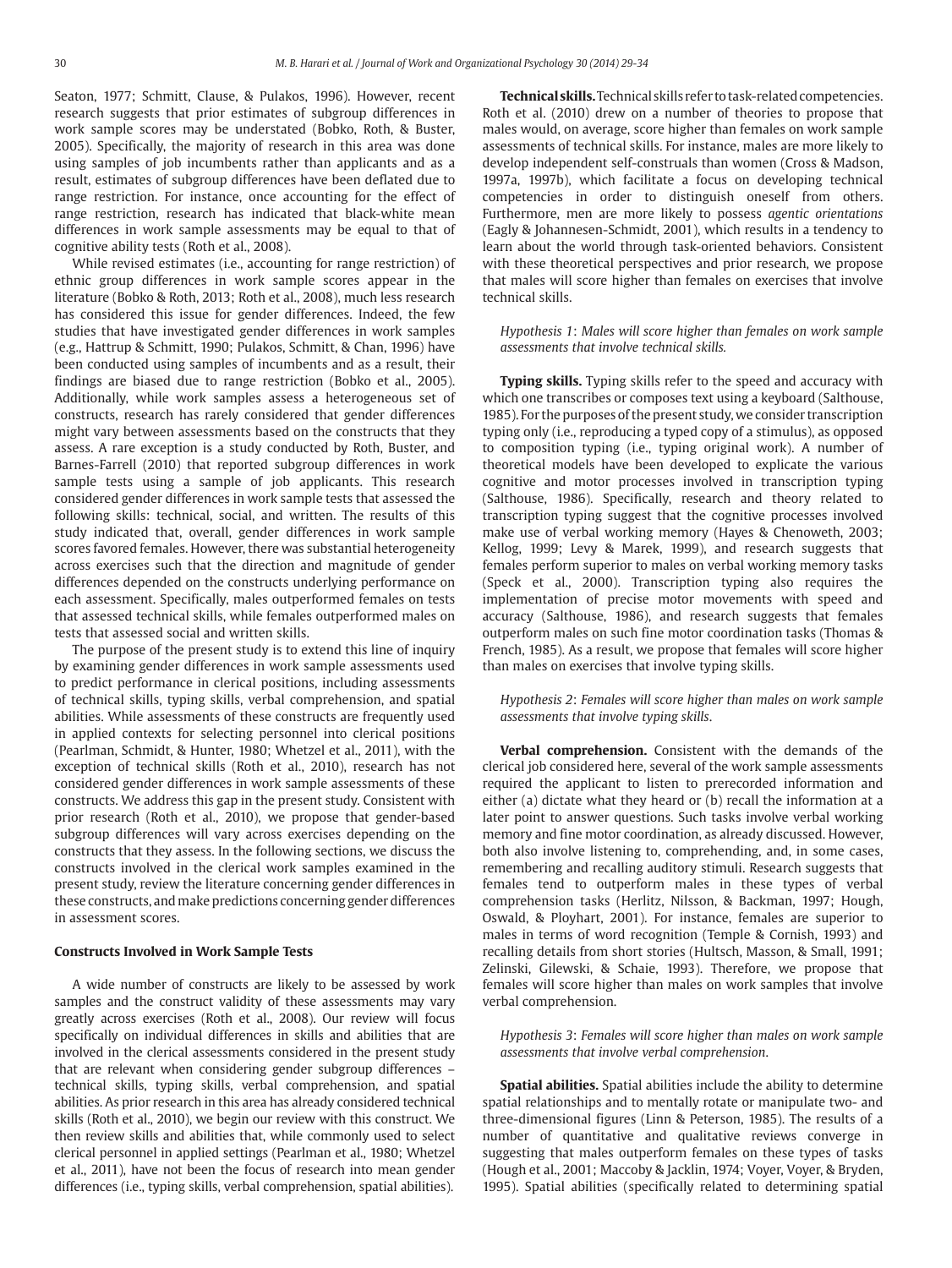relationships) may be invoked in clerical work sample assessments that, for example, ask applicants to read and interpret maps to respond to caller requests.

*Hypothesis 4*: *Males will score higher than females on work sample assessments that involve spatial abilities*.

In summary, the purpose of the present study is to assess gender differences in work sample assessments for clerical jobs. While work samples that assess constructs such as typing skills, verbal comprehension, and spatial abilities have been used to select personnel into clerical occupations for some time (Pearlman et al., 1980), we are aware of no research that has assessed gender differences in these assessments. Thus, the gender adverse impact potential associated with some common work sample predictors used in a clerical context are presently unknown and we address this issue in the present study.

# **Method**

# **Database**

The database used to conduct this study was provided by a government agency in the southeastern United States. The database contained scores on five work sample exercises (discussed below) for applications to an emergency call center operator position. The testing was done during two months: March 2011 and July 2011. For purposes of the present study, we pooled these databases together. In March, 88 applicants were tested, while in July, 176 applicants were tested, resulting in a total of *N* = 264. The testing procedures differed slightly between March and July. In March, a compensatory method was used whereby each applicant was administered all predictors and thus, no direct range restriction was involved. On the other hand, in July, participants were first prescreened using the typing test (discussed below) before taking the remainder of the predictor battery, and thus, there was direct range restriction on this predictor. Specifically, of the 176 applicants tested, 64 were eliminated due to their scores on the typing test.

The presence of direct range restriction was troublesome, as it may have biased our estimates of subgroup differences (Bobko et al., 2005). However, we had the necessary data available to account for the influence of range restriction on our findings. When dividing the standard deviation of typing scores in the entire applicant sample by the standard deviation of typing scores in the subsample that took the entire selection battery, the resulting  $U_x$  = 1.05.

Gender differences were assessed using the sample of applicants that were administered all predictors (*n* = 200). However, analyses involving the typing assessment were based off of the entire sample of *N* = 264. The sample size and gender composition of the entire applicant pool, the applicants who were screened out based on their typing scores, and the applicants who were administered the entire battery, is indicated in Table 1.

#### **Table 1**

Sample size and gender composition of applicant pool

|                       | Entire applicant pool | Screened out | Administered all predictors |  |  |  |
|-----------------------|-----------------------|--------------|-----------------------------|--|--|--|
| $N_{\text{Total}}$    | 264                   | 64           | 200<br>40 (20.0%)           |  |  |  |
| $N_{\rm Male}$        | 57 (21.6%)            | 17 (26.6%)   |                             |  |  |  |
| I <sup>v</sup> Female | 207 (78.4%)           | 47 (73.4%)   | 160 (80.0%)                 |  |  |  |

#### **Measures**

Each applicant was administered a selection battery comprised of five work sample exercises. Each exercise was selected based on its relevance to key competencies required for successful job performance. Four of the five assessments were licensed through a testing vendor and one was developed internally by the organization. All were proprietary and thus we were provided only scale scores rather than item level data and were unable to compute internal consistency reliability estimates. All exercises were administered using a computer and were objectively scored.

**Technical skills.** This work sample assessed technical performance in clerical positions. Specifically, applicants read descriptions of problems that were typical of those encountered in clerical positions. For instance, the applicant faced issues related to shipping a package, filing, prioritizing phone calls, and scheduling a meeting. Applicants had to determine a solution to the problem using the information available to them and indicate a response to the scenario in multiplechoice format. As this assessment was multiple-choice, applicants were assessed based on their resolution to the problem, rather than the behaviors that they had engaged in in order to do so.

**Typing skills.** Typing skills were assessed in two work sample tests: a typing test and a data entry test.

*Typing.* A standard typing test was employed by the organization. Applicants were presented with two passages that they were instructed to transcribe onto a computer. Scores were calculated based on speed and accuracy and expressed as words-per-minute.

*Data entry.* A data entry work sample assessment was employed by the organization. Applicants wore headphones that presented them with information related to a simulated caller's name, job title, and other personal information. Applicants were instructed to type this information into a computer database. Scores were calculated based on speed and accuracy and expressed as words-per-hour.

**Verbal comprehension.** The verbal comprehension assessment included two components. The first was an assessment of listening skills. The applicants first listened to an audio clip that explained a situation and were then asked questions about it. This assessment was administered in multiple-choice format. The second component required the applicant to gather information by reading the computer screen and listening to a simulated caller. The applicants were to use this information to answer multiple-choice questions and to fill in data fields in a computer database. The applicants faced realistic issues in this task, such as a poor phone connection and distressed callers. While this assessment is composed of two exercises, only composite scores were available.

**Spatial ability.** This work sample involved reading maps and was developed by the organization in order to assess spatial reasoning and knowledge of local roadways. Applicants were provided with a paper copy of a map, which they were to read and interpret in order to answer a series of multiple-choice questions pertaining to, for example, plotting routes and identifying intersections.

# **Analyses**

To assess the presence of subgroup differences in work sample scores, we computed *d* values, an index of standardized mean differences in scores between two groups. Specifically, we calculated *d* values by subtracting the mean assessment score for females from the mean assessment score for males, and divided this value by the standard deviation pooled across groups. Thus, positive *d* values indicated subgroup differences favoring males, while negative *d*  values indicated subgroup differences favoring females. To assess hypotheses 1 through 4, we calculated the *d* value associated with each of the five exercises. In interpreting the magnitude of *d* values,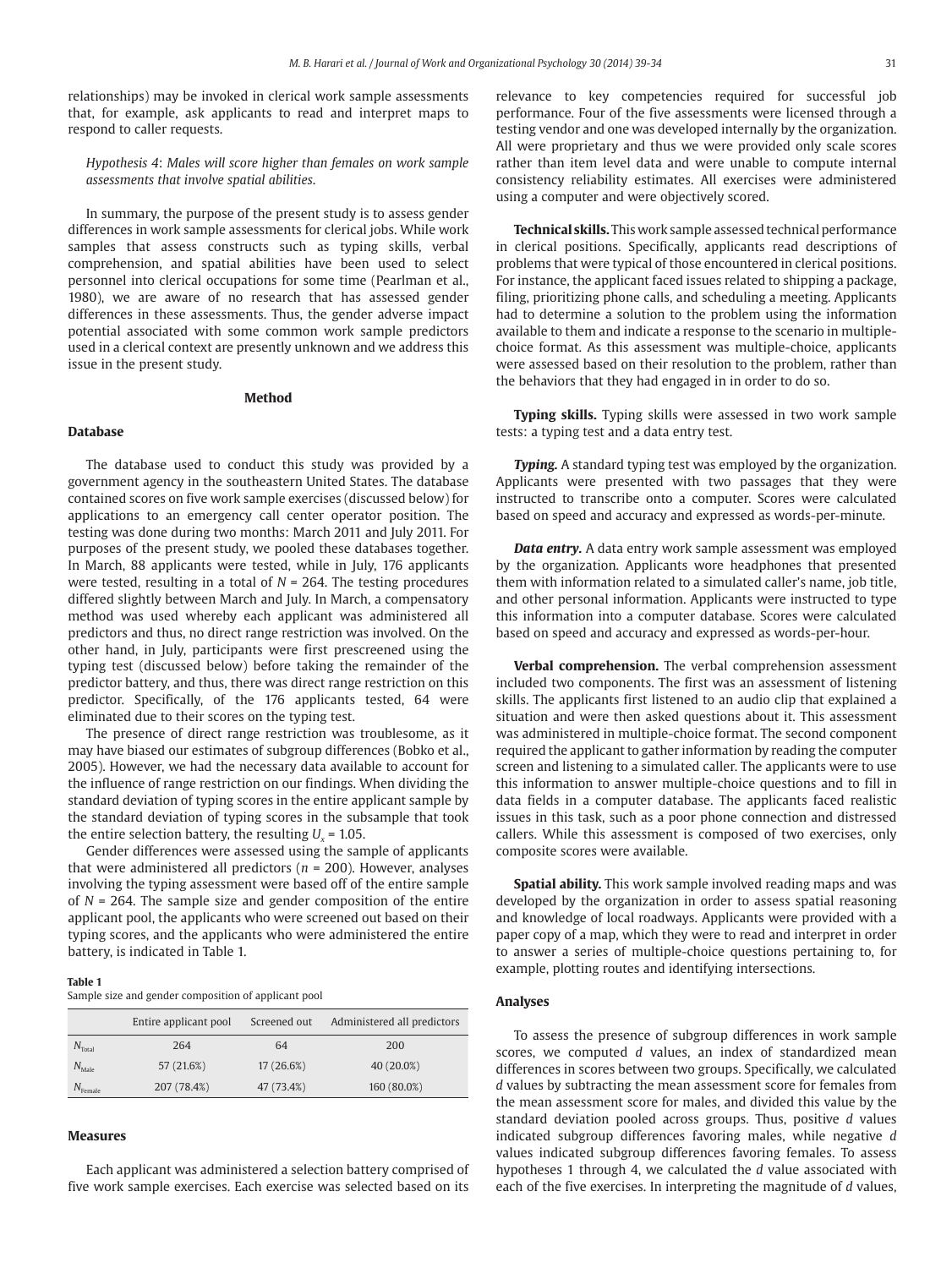we refer to Cohen's (1992) rules of thumb – values of 0.20, 0.50, and 0.80, indicate small, medium, and large standardized mean differences, respectively. We also assessed subgroup differences in unit-weighted composite scores across the five exercises. We formed composites by averaging standardized scores across each exercise for the  $n = 200$  applicants who were administered all assessments. As there was direct selection on the typing skills assessment, we present both observed *d* values (i.e., *D*) and corrected *d* values (i.e., *d*). Corrections for direct range restriction were made using the formulas provided by Bobko, Roth, and Bobko (2001). We did not report truncated estimate of gender differences in typing scores because this value was estimated using the entire applicant pool.

# **Results**

Means, standard deviations, intercorrelations among study variables, and *d* values are reported in Table 2. As the differences between corrected (i.e., *d*) and uncorrected (i.e., *D*) estimates of standardized gender differences are similar (i.e., they differ by only as much as 0.01), we review corrected estimates only. Hypothesis 1 predicted that gender differences would favor males in work samples that involved technical performance (i.e., the technical skills work sample). While males did outperform females on this assessment (*d*  = 0.11), this difference was small in magnitude (Cohen, 1992) and was not statistically significant. Thus, hypothesis 1 was not supported.

Hypothesis 2 predicted that gender differences in work samples that involved typing skills would favor females. This hypothesis was supported, as females outperformed males on both the typing and data entry assessments  $(d = -0.45$  and  $-0.42$  for the typing and data entry test, respectively). Furthermore, the standardized mean differences were medium in magnitude (Cohen, 1992) and statistically significant. Hypothesis 3 predicted that females would outperform males on assessments that involved verbal comprehension. Our results provided mixed support for this prediction. Specifically, while the standardized mean differences on the verbal comprehension test favored females and was small-tomedium in magnitude (*d* = -0.33), it was not statistically significant. Finally, hypothesis 4 predicted that males would score higher than females on assessments involving spatial abilities. This hypothesis was supported as the standardized mean difference on the spatial ability test (*d* = 0.42) was medium in magnitude (Cohen, 1992), statistically significant, and favored males. Finally, in terms of the unit-weighted composite, the standardized mean difference (both uncorrected and corrected for range restriction) was *d* = -0.22. Thus, overall assessment scores favored females. However, this difference was not statistically significant.

# **Discussion**

Research into adverse impact associated with predictor scores is of the utmost importance for personnel selection practices (Bobko & Roth, 2013). However, research in this area has faced a number of limitations. First, many studies have assessed group differences in predictor scores using incumbent samples and thus, prior estimates of such differences have been underestimated due to range restriction (Bobko et al., 2005). Second, little research has examined subgroup differences in work sample scores and of those that have, many have treated work samples as assessments of a homogenous construct, rather than attempting to assess between exercise differences in subgroup differences based on the constructs that they assess (Roth et al., 2008). Third, while some research has addressed these deficits in relation to ethnic subgroup differences in work sample scores (cf. Bobko & Roth, 2013), very little research has done so when considering gender-based group differences (Roth et al., 2010). Finally, no research has examined mean gender differences in work sample assessments of constructs that are frequently used to select personnel into clerical positions (Pearlman et al., 1980; Whetzel et al., 2011). In the present study, we addressed these gaps by examining gender differences in a diverse array of clerical work sample tests using a sample of job applicants.

The results of this study indicated that, across assessments, gender-based group differences in clerical work sample scores were minimal. Across exercises, we observed a standardized group difference of *d* = -0.22, and thus, on average, females scored slightly higher than males on these assessments. However, and consistent with our predictions, there was substantial variability in *d* values across exercises depending on the skills and abilities involved in performance on each assessment.

Counter to our predictions, we observed little evidence that males outperformed females on assessments of technical skills. While the mean differences in scores on the technical skills predictor did favor males  $(d = 0.11)$ , the difference was small in magnitude and was not statistically significant. This is somewhat consistent with past research that also found only mixed support for proposed gender differences in assessments of technical skills (Roth et al., 2010). It is possible that technical skills are still too broad to reveal meaningful subgroup differences in work sample scores. For example, a number of distinct constructs likely influence technical skills, such as prior experience, knowledge, and cognitive abilities (e.g., Schmidt, Hunter, & Outerbridge, 1986), and it would perhaps be useful to consider the saturation of work samples with these constructs as opposed to technical skills per se. For example, the technical skills work sample employed in the present study

|                |                      | Mean              | <b>SD</b>         | 1                   | 2          | 3          | $\overline{4}$ | D                   | d             |
|----------------|----------------------|-------------------|-------------------|---------------------|------------|------------|----------------|---------------------|---------------|
| $\mathbf{1}$   | Technical skills     | 6.77              | 2.32              |                     |            |            |                | .11                 | .11           |
|                |                      | (6.98/6.72)       | (2.33/2.32)       |                     |            |            |                |                     |               |
| 2              | Typing <sup>a</sup>  | 38.30             | 13.06             | $.16*$              |            |            |                | $\qquad \qquad -$   | $-.45"$       |
|                |                      | (33.98/39.49)     | (11.13/13.31)     |                     |            |            |                |                     |               |
| 3              | Data entry           | 4706.63           | 1331.17           | $.24$ <sup>**</sup> | $.53^{**}$ |            |                | $-.41$ <sup>*</sup> | $-.42"$       |
|                |                      | (4289.48/4810.92) | (1197.56/1345.85) |                     |            |            |                |                     |               |
| $\overline{4}$ | Verbal comprehension | 19.37             | 2.55              | $.41$ <sup>**</sup> | $.26^{**}$ | $.34^{**}$ |                | $-.32$              | $-0.33$       |
|                |                      | (18.70/19.53)     | (2.76/2.48)       |                     |            |            |                |                     |               |
| 5              | Spatial ability      | 7.13              | 2.72              | $.36^{**}$          | .21"       | $.35**$    | .18            | $.41^{\circ}$       | $.42^{\circ}$ |
|                |                      | (7.98/6.92)       | (2.43/2.76)       |                     |            |            |                |                     |               |

**Table 2** Means, standard deviations, and intercorrelations among study variables

*Note*. Means and standard deviations for males and females, respectively, appear in parentheses below the total sample estimates; <sup>a</sup> based off of *N* = 264.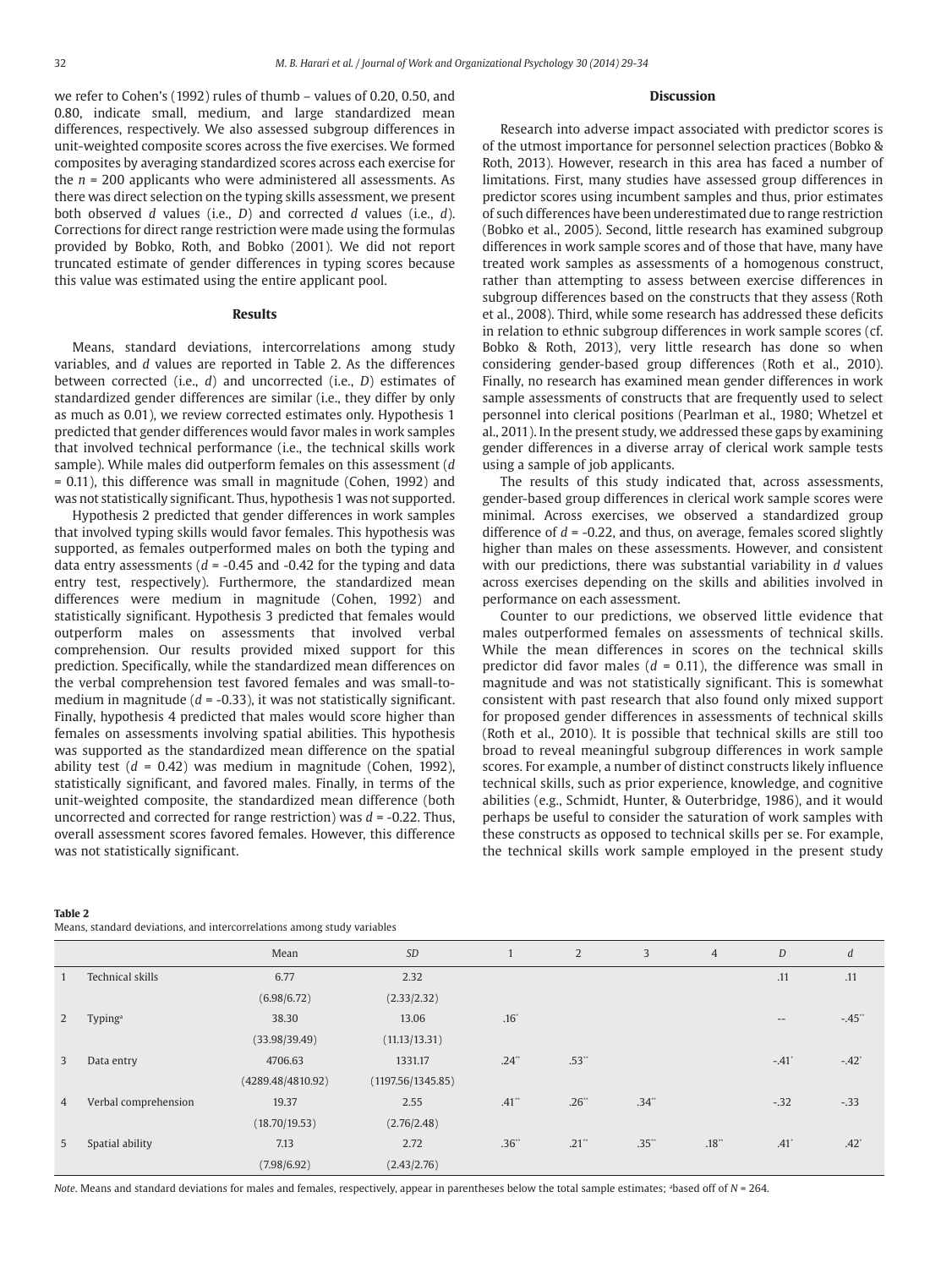may have been heavily saturated with cognitive ability, as this assessment required applicants to solve problems that involved the application of both verbal and quantitative abilities. Considering this, our finding of small gender differences is consistent with research indicating minimal gender differences in cognitive ability assessments (cf. Hough et al., 2001).

The other *d* values computed in the present study largely supported our predictions. First, females outperformed males in typing assessments. Second, while we did not identify statistically significant group differences in the verbal comprehension assessment, the *d* value was small-to-medium in magnitude (Cohen, 1992) and in the predicted direction. Finally, males outperformed females on assessments that involved spatial abilities. Consistent with other work in this area (Roth et al., 2010), our findings suggested that in order to understand gender differences in work sample assessments, careful consideration of the constructs involved in the work sample is required.

#### **Limitations and Future Directions**

A limitation of the present study is that many work samples assessed a number of constructs in addition to the predominant construct assessed. For instance, the verbal comprehension test involved typing as well. However, this limitation is inherent in all work samples. Nonetheless, future research into gender differences in work sample assessments that involve verbal comprehension should attempt to separate this construct from others that may be involved in work sample assessments that are relevant when considering gender differences in scores (e.g., typing skills).

Another limitation is the there was direct range restriction on typing scores for a subset of our sample. While we were able to account for this issue using range restriction corrections, the adequacy of these corrections depends on the assumptions of linearity and homoscedasticity being met in the data (Bobko et al., 2001). Therefore, while corrections are useful for estimated disattenuated effect sizes, future research is needed to assess gender differences in work sample assessments using samples of job applicants where no direct range restriction exists. However, we also note that the degree of range restriction in the present study was minimal  $(U<sub>x</sub> = 1.05)$  and therefore the biasing effect on our estimates was not great.

#### **Conclusion**

Investigations into subgroup differences of predictors used in personnel selection are of critical importance for the scientific practice of I-O Psychology (Bobko & Roth, 2013). A gap in this literature concerns gender differences in work sample tests (Roth et al., 2010), and specifically those used for clerical positions. By using a sample of job applicants where minimal range restriction existed, we were able to more accurately assess the magnitude of genderbased subgroup differences in work sample scores than prior research. Furthermore, by taking a construct-oriented approach rather than treating work sample tests as a homogenous class of predictors (Roth et al., 2008) we were able to identify that the extent of gender differences in work sample scores depended on the constructs assessed by the respective assessment. Cumulatively, our findings suggested that gender differences in work sample assessments are not problematic so long as the assessments cover a wide-range of constructs. However, to ensure the minimization of subgroup differences in work sample scores, practitioners should carefully consider the constructs involved in each assessment.

#### **Conflict of Interest**

The authors of this article declare no conflicts of interest.

#### **References**

- Asher, J. J., & Sciarrino, J. A. (1974). Realistic work sample tests: A review. *Personnel Psychology, 27,* 519-533. doi: 10.1111/j.1744-6570.1974.tb01173.x
- Bobko, P., & Roth, P. (2013). Reviewing, categorizing, and analyzing the literature on black-white mean differences for predictors of job performance: Verifying some perceptions and updating/correcting others. *Personnel Psychology, 66,* 91-126. doi: 10.1111/peps.12007
- Bobko, P., Roth, P. L., & Bobko, C. (2001). Correcting the effect size of *d* for range restriction and unreliability. *Organizational Research Methods, 4*(1), 46-61. doi: 10.1177/109442810141003
- Bobko, P., Roth, P. L., & Buster, M. A. (2005). Work sample selection tests and expected reduction in adverse impact: A cautionary note. *International Journal of Selection Assessment, 13,* 1-10. doi: 10.1111/j.0965-075X.2005.00295.x
- Chenoweth, A., & Hayes, J. (2003) The inner voice in writing. *Written Communication,*  20, 99-118.
- Cohen, J. (1992). A power primer. *Quantitative Methods in Psychology, 112*(1), 155-159. doi: 10.1037//0033-2909.112.1.155
- Cross, S. E., & Madson, L. (1997a). Models of the self: Self-construals and gender. *Psychological Bulletin, 112,* 5-37. doi: 10.1037//0033-2909.122.1.5
- Cross, S. E., & Mason, L. (1997b). Exploration of models of the self: Reply to Baumeister & Sommer (1997) and Martin & Ruble (1997). *Psychological Bulletin, 122,*
- 51-55. Eagly, A. H., & Johannesen-Schmidt, M. C. (2001). The leadership styles of women and
- men. *Journal of Social Issues, 57,* 781-797. doi: 10.1111/0022-4537.00241 Hattrup, K., & Schmitt, N. (1990). Prediction of trades apprentice's performance on job
- sample criteria. *Personnel Psychology, 43,* 453-466.
- Hausknecht, J. P., Day, D. V., & Thomas, S. C. (2004). Applicant reactions to selection procedures: An updated model and meta-analysis. *Personnel Psychology, 57,* 639- 683. doi: 10.1111/j.1744-6570.2004.00003.x
- Hayes, J. R., & Chenoweth, N. A. (2006). Is working memory involved in thetranscribing and editing of texts? *Written Communication, 23,* 135-149. doi: 10.1177/0741088306286283
- Herlitz, A., Nilsson, L., & Backman, L. (1997). Gender differences in episodic memory. *Memory and Cognition, 25*, 801-811. doi: 10.3758/BF03211324
- Hough, L., Oswald, F., & Ployhart, R. (2001). Adverse impact and group differences in constructs, assessment tools, and personnel selection procedures: Issues and lessons learned. *International Journal of Selection and Assessment*, 9, 152-194.
- Hultsch, D. F., Masson, M. E. J., & Small, B. J. (1991). Adult age differences in direct and indirect tests of memory. *Journal of Gerontology: Psychological Sciences, 46,* 22-30. doi: 10.1093/geronj/46.1.P22
- Kellogg, R. T. (1999). Components of working memory in text production. In M. Torrance & G. C. Jeffrey (Eds.), *The cognitive demands of writing: Processing capacity and working memory in text production* (pp. 42-61). Amsterdam, The Netherlands: Amsterdam University Press.
- Levy, C. M., & Marek, P. (1999). Testing components of Kellogg's multicomponent model of working memory in writing: The role of the phonological loop. In M. Torrance & G. C. Jeffrey (Eds.), *The cognitive demands of writing: Processingcapacity and working memory in text production* (pp. 42-61). Amsterdam, The Netherlands: Amsterdam University Press.
- Linn, M. C., & Peterson, A. C. (1985). Emergence and characterization of genderdifferences in spatial abilities: A meta-analysis. *Child Development, 56,* 1479- 1498.
- Macan, T. H., Avedon, M. J., Paese, M., & Smith, D. E. (1994). The effects ofapplicants' reactions to cognitive ability tests and an assessment center. *Personnel Psychology, 47,* 715-738. doi: 10.1111/j.1744-6570.1994.tb01573.x
- Maccoby, E. E., & Jacklin, C. N. (1974). *The psychology of sex differences.* Stanford, CA: Stanford University Press.
- Pearlman, K., Schmidt, F. L., & Hunter, J. E. (1980). Validity generalization results for tests used to predict job proficiency and training success in clerical occupations. *Journal of Applied Psychology, 65*, 373-406. doi: 10.1037//0021-9010.65.4.373
- Ployhart, R. E., & Holtz, B. C. (2008). The diversity-validity dilemma: Strategies for reducing racioethnic and sex subgroup differences and adverse impact in selection. *Personnel Psychology, 61,* 153-172. doi: 10.1111/j.17446570.2008.00109.x
- Ployhart, R. E., Schneider, B., & Schmitt, N. (2006). *Staffing organizations: Contemporary practice and theory.* Mahwah, NJ: Lawrence Erlbaum Associates.
- Pulakos, E. D., Schmitt, N., & Chan, D. (1996). Models of job performance ratings: An examination of ratee race, ratee gender, and rater level effects. *Human Performance, 9,* 103-119. doi: 10.1207/s15327043hup0902\_1
- Pyburn, K. M., Ployhart, R. E., & Kravitz, D. A. (2008). The diversity-validity dilemma: Overview and legal context. *Personnel Psychology, 61,* 143-151. doi: 10.1111/j.1744-6570.2008.00108.x
- Roth, P. L., BeVier, C. A., Bobko, P., Switzer, F. S. III, & Tyler, P. (2001). Ethnic group differences in cognitive ability in employment and educational settings: A metaanalysis. *Personnel Psychology, 54,* 297-330. doi: 10.1111/j.1744-6570.2001.tb00094.x
- Roth, P. L., Bobko, P., & McFarland, L. A. (2005). A meta-analysis of work sample test validity: Updating and integrating some classic literature. *Personnel Psychology, 58,*  1009-1037. doi: 10.1111/j.1744-6570.2005.00714.x
- Roth, P., Bobko, P., McFarland, L., & Buster, M. (2008). Work sample tests in personnel selection: A meta-analysis of black-white differences in overall and exercise scores. *Personnel Psychology, 61,* 637-662. doi: 10.1111/j.1744-6570.2008.00125.x
- Roth, P. L., Buster, M. A., & Barnes-Ferrell, J. (2010). Work sample exams and gender adverse impact potential: The influence of self-concept, social skills, and written skills. *International Journal of Selection and Assessment, 18*(2), 117-130. doi: 10.1111/j.1468-2389.2010.00494.x
- Salthouse, T. A. (1985). Anticipatory processing in transcription typing. *Journal ofApplied Psychology, 70*(2), 264-271. doi: 10.1037//0021-9010.70.2.264